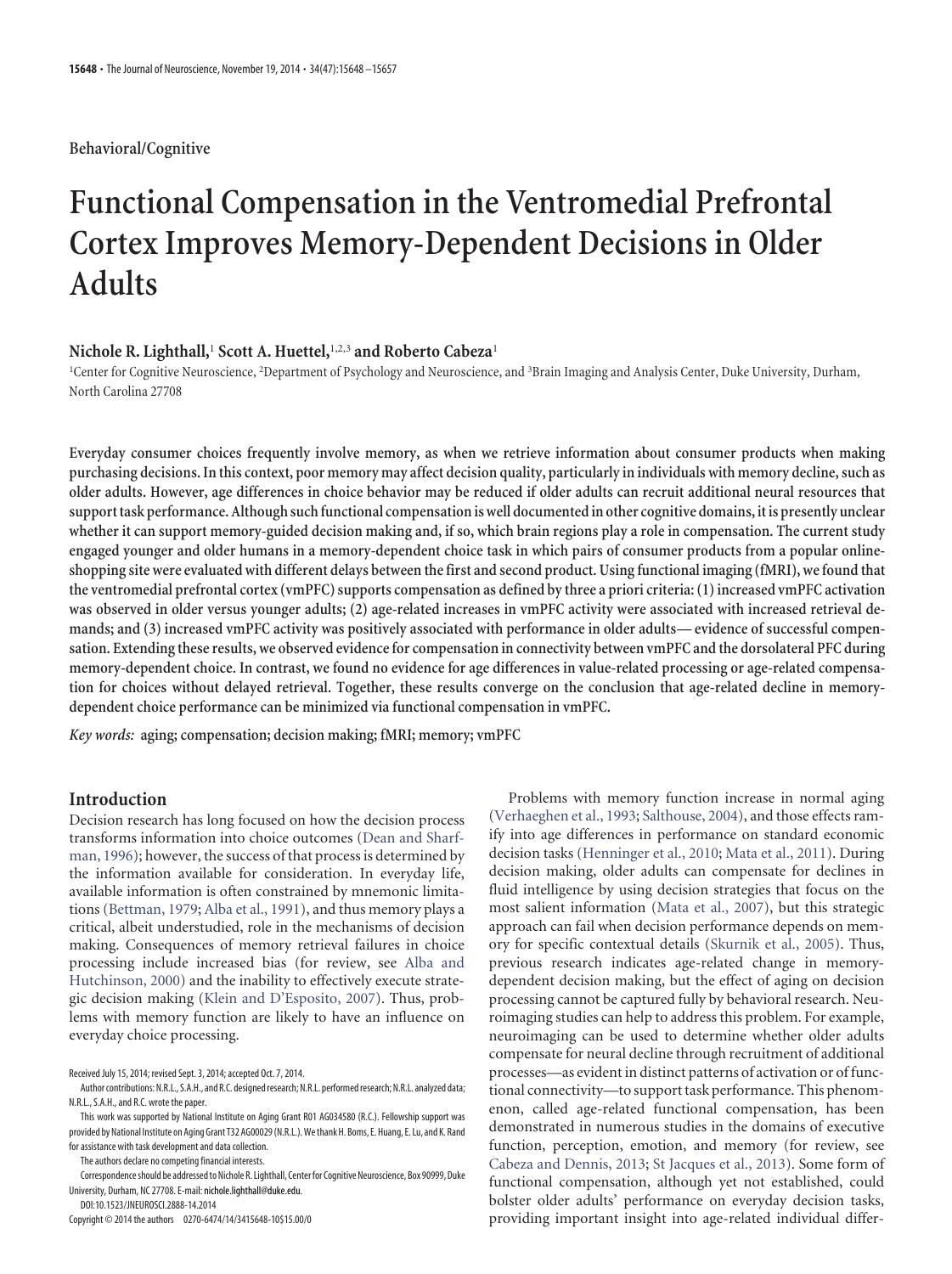#### <span id="page-1-0"></span>**Table 1. Demographics and behavior**

|                                                  | Younger adults  | Older adults      |
|--------------------------------------------------|-----------------|-------------------|
| Age                                              | $25.4 \pm 4.6$  | $69.1 \pm 5.1***$ |
| Education (years)                                | $16.3 \pm 1.7$  | $17.8 \pm 2.5^*$  |
| Mini-Mental State Exam                           |                 | $29.3 \pm 0.9$    |
| Decision-making competence: comprehension        | $16.5 \pm 1.8$  | $15.4 \pm 2.5$    |
| Decision-making competence: cognitive reflection | $4.9 \pm 1.1$   | $2.6 \pm 2.2***$  |
| Everyday cognition battery: financial reasoning  | $5.9 \pm 0.9$   | $6.0 \pm 0.7$     |
| No-delay choice accuracy                         | $1.00 \pm 0.01$ | $0.99 \pm 0.01$   |
| Immediate choice accuracy                        | $0.93 \pm 0.09$ | $0.95 \pm 0.06$   |
| Delayed choice accuracy                          | $0.86 \pm 0.09$ | $0.81 \pm 0.07$   |
| No-delay choice decision speed                   | $1.14 \pm 0.29$ | $1.64 \pm 0.27$   |
| Immediate choice decision speed                  | $1.37 \pm 0.28$ | $1.80 \pm 0.24$   |
| Delayed choice decision speed                    | $1.52 \pm 0.28$ | $2.05 \pm 0.28$   |

Values are mean  $\pm$  SD. Choice accuracy  $=$  proportion correct; decision speed  $=$  response time (seconds) for accurate trials. *t* test significant at  $p < 0.05$ ,  $***p < 0.001$ .

ences in choice processing and behavior [\(Venkatraman et al.](#page-9-2) [2012\)](#page-9-2).

We used fMRI to investigate memory-dependent decision making in younger and older humans. Images of consumer products were taken from a popular online-shopping site and presented with a star rating to represent product value. Two-option choices were made after different delays between the presentation of competing products. We sought evidence for functional compensation in memory-dependent choice processing. Specifically, we determined whether our results met the following criteria for compensation [\(Cabeza and Dennis, 2013\)](#page-8-7): (1) increased taskrelated activation is observed in those with greater brain decline; (2) compensatory activity is associated with increased task demands; and (3) compensatory activity is positively associated with performance. Critically, evidence for the third criterion is a requirement for successful compensation. That is, if additional functional activation is enhancing performance, we expect a positive relationship between age-related increases in brain activation and independent measures of performance. Our results indicate that, although a frontoparietal network implicated in executive control supports memory-dependent choice, the ventromedial prefrontal cortex (vmPFC) and its connectivity to that frontoparietal network supports successful functional compensation in older adults.

# **Materials and Methods**

*Participants.* The final sample included data from 20 younger (12 males) and 22 older (eight males) adults (for sample characteristics, see [Table 1\)](#page-1-0). Participants had normal/corrected vision, were fluent in English, were free of MRI contraindications, and provided informed consent in accordance with rules established by the Institutional Review Board of Duke University Medical Center. All older adults were community dwelling and scored a 27 or higher on the Mini-Mental Status Exam Cognitive [\(Folstein et al., 1975\)](#page-8-8), which is above standard cut points for cognitive impairment [\(Mitchell, 2009\)](#page-8-9). At the end of the session, all participants completed a post-experiment questionnaire and received their compensation.

An additional 11 participants were excluded before fMRI data analysis. Three participants were excluded because of technical errors during scanning (two younger), four for poor behavioral performance (all younger, accuracy  $\geq$  2 SDs below the mean for immediate choice trials), and four for failing to complete the experiment (two younger; e.g., late to experiment session, discomfort in scanner).

*Consumer choice task.* In the consumer choice task [\(Fig. 1\)](#page-2-0), participants were asked to select the product that had the greater value (i.e., higher star rating). The rating scale ranged from 0 to 10 stars, but actual star values ranged from 1 to 9. Star rating values were pseudorandomly assigned to products from the range of possible values. Stimuli were pictures of consumer products taken from a popular online-shopping site. Product stimuli consisted of 520 pictures of consumer products. Each product type had two associated pictures (260 pairs) across 14 product categories (e.g., clothing, kitchen appliances). There were two task phases: (1) learn and (2) choice. For both task phases, the name of the consumer product was presented at the top of the screen (e.g., sweater, blender). In the learn phase, participants were presented with one product and a star rating for that product. They were instructed to try to remember the value of the product for a later choice. Learn screens were framed in green as a task cue (i.e., "Go. Keep shopping."). In the choice phase, participants were instructed to make a choice between two competing products and were asked to respond as soon as they knew the correct answer so that decision speeds could be used as a proxy for memory strength.

To manipulate memory during choice processing, the task included different delays between the presentation of the first (Product A) and second (Product B) products in a choice pair. There were three choicedelay conditions: (1) no-delay; (2) immediate; and (3) delayed. Choice screens were framed in red as a second task cue (i.e., "Stop. Make a choice."). For no-delay choices, a pair of competing products appeared on the same task screen and participants selected the product with the highest star rating. For immediate choices, competing products were presented in sequential trials and choices were made during the presentation of Product B. Delayed trials were similar to immediate trials, except that three trials occurred between Products A and B in a given pair. To reduce task demand in immediate and delayed trials, Product A was always presented in the top half of the screen and Product B was presented in the bottom half of the screen. In addition, as mentioned above, all task screens included the name of the consumer product at the top of the screen, allowing participants to use both product pictures and names as memory cues in choice trials. Product pairs (and their names) were not repeated within or across runs, and runs were composed of pairs from each of the 14 product categories to minimize memory interference for similar products (e.g., "sweater" and "jacket" within the "accessories" category). To examine brain regions sensitive to relative-chosen value [\(Boorman et al., 2009\)](#page-7-3), the task also included two levels of difference in value comparisons: (1) small and (2) large. For small relative-choice values, star ratings for Products A and B differed by two points  $(A = 4)$ stars and  $B = 6$  stars). Small relative-choice values were used for nodelay, immediate, and two-thirds of delayed-choice trials. For large relative-choice values, star ratings for Products A and B differed by four points ( $A = 4$  stars and  $B = 8$  stars). Large relative-choice values were used for one-third of delayed trials.

Immediately before scanning, participants completed a practice block. No task stimuli from the practice block appeared in the scanned task. The task was conducted over seven functional runs, each including either 66 or 68 trials. Stimuli were presented for 2500 ms with jittered fixation durations of 2000-4000 ms between trials. The task included a total of 210 learn trials, 50 no-delay choices, 50 immediate choices, and 160 delayed choices. The delayed-choice trials were overrepresented because we expected poorer performance for this condition. The order of trial types was randomized across subjects (within the constraints by delay condition) so that participants could not predict retrieval intervals. Importantly, the consumer choice task was designed to obfuscate delay structure and, thereby, reduce reliance on simple rehearsal of product values to make accurate choices in the delayed condition. Specifically, when Product A was presented alone (learn phase), the associated Product B (choice phase) could be presented on the next task screen (immediate choice) or after three trials of any combination (i.e., three learn, two learn/one choice, one learn/two choice, or three choice). Furthermore, the intervening trials for a given delayed choice could include choices for any of the three retrieval conditions (no-delay, immediate, and delayed).

*Decision competence measures.* The current study included measures from two task batteries that have been used to examine age-related changes in decision-related cognitive performance. The current study included two measures from the decision-making competence battery [\(Finucane and Gullion, 2010\)](#page-8-10): (1) comprehension, which is an index of inductive and arithmetical reasoning abilities [\(Finucane et al., 2005\)](#page-8-11); and (2) cognitive reflection, which is an index of abilities to engage analytic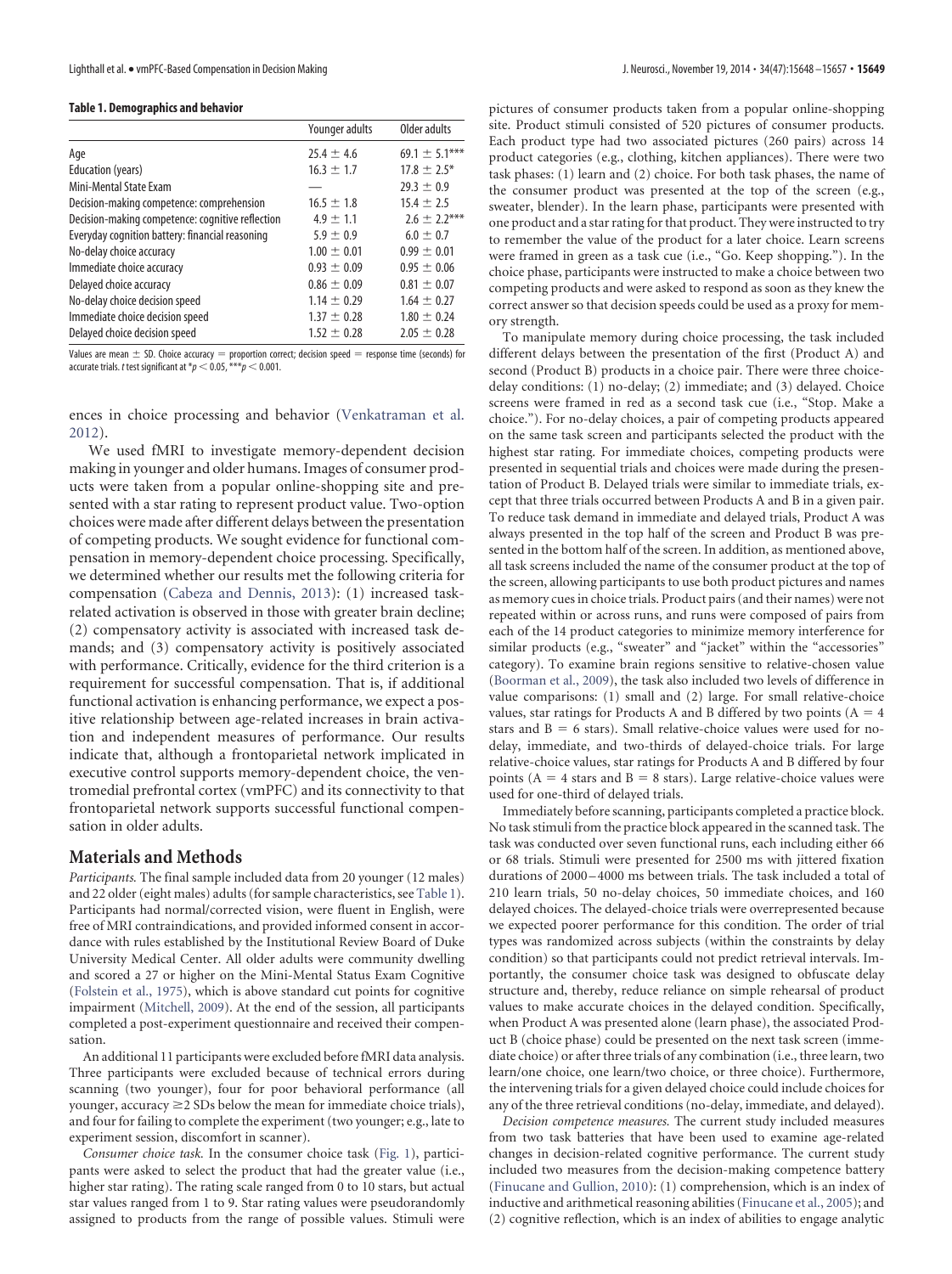

<span id="page-2-0"></span>Figure 1. Consumer choice task. Participants learned the star ratings for specific products from a popular online-shopping site (green-framed learn screens). In choice trials, participants selected the competing product with the greatest star rating (red-framed choice screens). Products were presented either together or individually. Choices involved different levels of memory-retrieval delay: (1) no-delay (simultaneous presentation); (2) immediate retrieval (consecutive trials); or (3) delayed retrieval (3 intervening trials).

over intuitive judgments [\(Frederick, 2005\)](#page-8-12). From the everyday cognition battery [\(Allaire and Marsiske, 1999\)](#page-7-4), the current study included the financial reasoning subcomponent, which assesses the abilities to obtain information and answer questions about realistic financial scenarios (personal banking).

*Behavioral data analysis.* Behavioral data were analyzed using SPSS version 21.0. Repeated-measures ANOVAs assessed group effects for task accuracy and decision speed, with age (younger and older) as a betweensubjects factor and choice-delay condition (no-delay, immediate, and delayed) as a within-subject factor. Partial  $\eta^{\,2}$  (  $\eta_{\rm p}^{\rm 2}$  ) values are included as measures of effect size, and means are presented with their SEs (SEMs). Greenhouse–Geisser values are reported for any analyses in which the homogeneity of variance assumption was not met.

*Imaging data acquisition.* Brain imaging was done using a 3 T GE scanner with an eight-channel head coil at the Duke University Brain Imaging and Analysis Center. Participants viewed the experiment screen via a mirror placed in the magnet bore and responded via an MRcompatible button box. Anatomical image acquisition involved a T1 weighted three-dimensional localizer series, with 124 axial slices parallel to the anterior–posterior commissure plane (FOV, 25.6 cm; voxel size, 1 mm<sup>2</sup>; slice thickness, 1.2 mm). After the structural scan, functional images were acquired using a T2\*-weighted inward-spiral pulse sequence [\(Glover and Law, 2001\)](#page-8-13) sensitive to the blood oxygenation leveldependent (BOLD) signal (TR, 2000 ms; TE, 30 ms; FOV, 24; 34 oblique slices; in-plane voxel size, 3.75 mm<sup>2</sup>; slice thickness, 3.8 mm). Three volumes acquired at the start of each run were discarded.

*Imaging data analyses.* Brain imaging analysis was conducted with the FMRIB (for Functional MRI of the Brain) Software Library [FSL (for FMRIB Software Library); ] using FSL FEAT (for FMRIB fMRI Expert Analysis Tool) version 6.00 [\(Smith et al., 2004\)](#page-8-14). Preprocessing included the following: (1) motion correction with MCFLIRT (for FMRIB Linear Image Restoration Tool with Motion Correction); (2) spatial smoothing with a 5 mm full-width half-maximum Gaussian kernel; (3) high-pass temporal filtering equivalent to 100 s; and (4) skull stripping of structural images with BET (for FMRIB Brain Extract Tool). Registration was performed with FLIRT such that each functional image was registered to both the participant's high-resolution brain-extracted structural image (6 degrees of freedom) and the FSL Montreal Neurological Institute (MNI) template using an affine transformation (12 degrees of freedom). All reported *z*-statistic (Gaussianized *t*) image results survived wholebrain correction (voxelwise threshold of  $z > 2.3$ ; cluster-corrected threshold of  $p = 0.05$ ; [Worsley, 2001\)](#page-9-3), and cluster coordinates are presented in MNI space. At the first level, preprocessed functional data were analyzed within runs using a general linear model (GLM) with local autocorrelation correction [FILM (for FMRIB Improved Linear Model); [Woolrich et al., 2001\]](#page-9-4). Trial events were convolved with a double-gamma hemodynamic response function, and motion parameters were included as nuisance regressors. Second-level analyses used a fixed-effects model to combine data across runs for each subject. Third-level analyses used a mixed-effects model [FLAME 1 (for FMRIB Local Analysis of Mixed Effects); [Beckmann et al., 2003\]](#page-7-5) to combine data across subjects, allowing for examination of group means and differences.

The primary GLM examined BOLD response during correct choices depending on memory-retrieval condition and relative-chosen value (i.e., value difference between the chosen and unchosen options). We modeled the following events: (1) learn-phase immediate choice; (2) learn-phase delayed choice; (3) no-delay choice; (4) immediate choice; (5) delayed choice; and (6) choice response time. Only accurate choice trials were explicitly modeled, and response times were standardized by trial type, within run. The task was designed to allow for high levels of accuracy across conditions and similar levels of accuracy in younger and older adults. Across age groups, mean accuracy rates exceeded 80% for each condition [\(Table 1\)](#page-1-0), with no significant age differences in accuracy for any of the choice conditions. Each of the regressors was modeled using the trial onset and a duration of 2.5 s (full stimulus presentation). We initially divided delayed choice trials into two events, depending on their relative-choice values (i.e., small or large difference between Products A and B). Our first group-level analysis included bidirectional contrasts for relative-choice value in the delayed condition. Because this analysis yielded no significant age-group differences, subsequent analyses examining brain activation by memory-retrieval condition collapsed across relative-choice value levels (i.e., all delayed choice). Remaining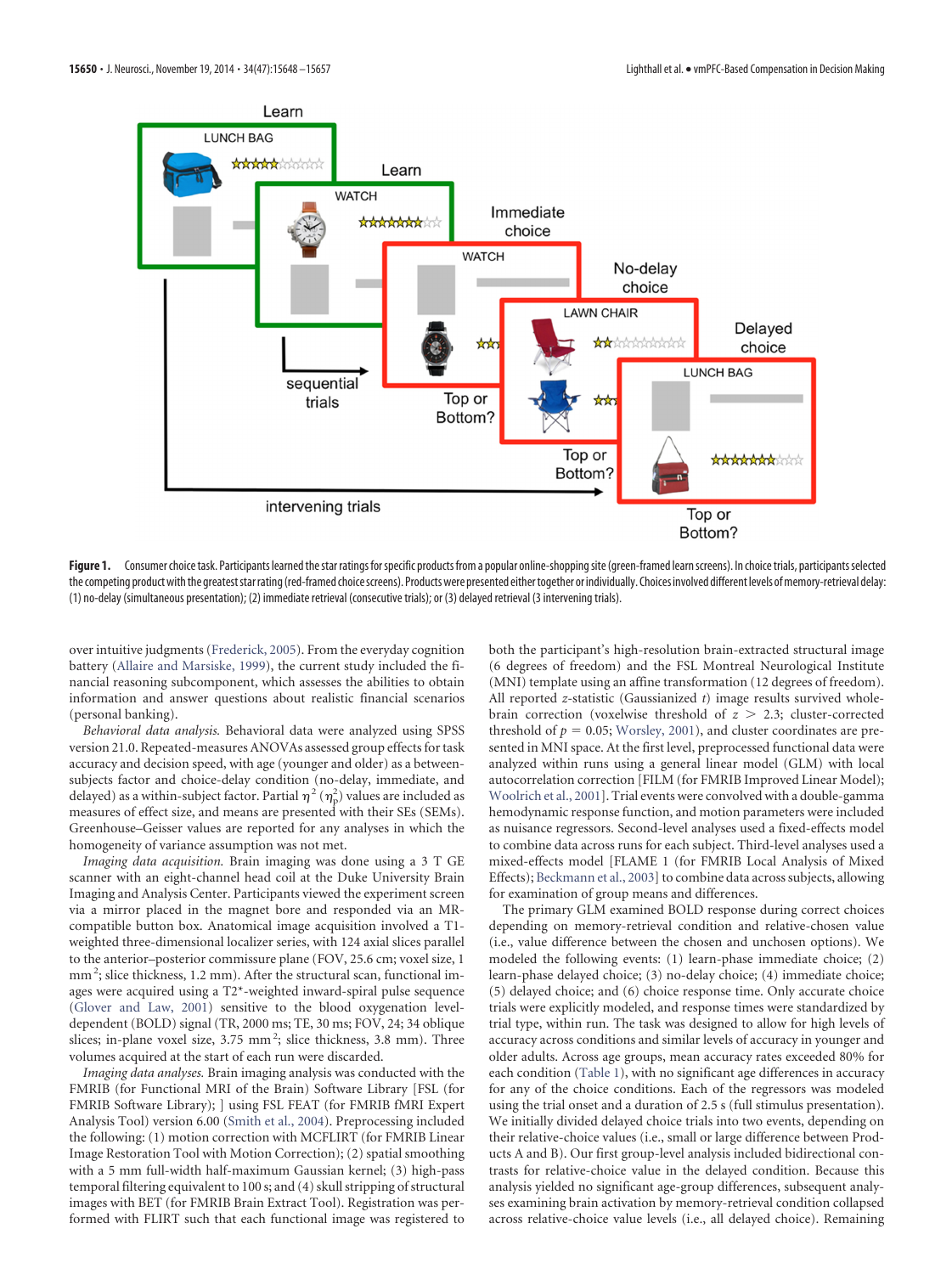

<span id="page-3-0"></span>Figure 2. Similar effects of increasing difficulty by choice-delay condition were observed in younger and older adults. Choice accuracy declined (*A*) and decision speed slowed (*B*) with increased delay similarly across age groups. Older adults were similar to younger adults in accuracy but had slower decision speeds on correct choices. Error bars reflect SEMs.

contrasts for the primary GLM examined main effects for each choicedelay condition, bidirectional comparisons of immediate versus delayed choice, and no-delay versus other choice trials.

Region-of-interest (ROI) analyses were conducted using Featquery. Mean *z*-stat values were extracted at the run level from activation clusters significant in the group-level analysis. To determine whether additional activation in older adults predicted better performance, Pearson's correlations were calculated for clusters indicating greater activation in older versus younger adults and measures of behavior. Behavioral measures were independent of fMRI analyses used to generate ROIs. Specifically, we examined the relationship between parameter estimates during accurate choice trials at different levels of retrieval delay and the following behavioral measures: (1) proportion of correct trials; (2) response time for accurate trials; and (3) decision competence scores from the decisionmaking competence battery. Correlations with the everyday cognition battery financial reasoning measure could not be conducted because of low variance in scores. ROIs were also used for single-trial analysis to examine relationships between behavioral measures and brain activation within subject. Single-trial analysis was conducted according to the procedure described by [Mumford et al. \(2012\),](#page-8-15) which obtains an estimate of the activation of each trial using a GLM with one regressor for the current trial and another nuisance regressor that includes all other trials.

Psychophysiological interaction (PPI) analyses examined functional connectivity with seed regions identified as having greater activity in older versus younger adults for the delayed versus immediate contrast, as modulated by memory-retrieval condition. The analysis included all regressors from the primary model with the following additional regressors: (1) the time course for the seed ROI; (2) the interaction between the physiological regressor and immediate choice; and (3) the interaction between the physiological regressor and delayed choice. Contrasts were examined for PPI main effects for the immediate and delayed conditions, as well as bidirectional comparisons of the two conditions.

In addition, to address the possibility that age differences in choice processing arise from age differences in value encoding, a secondary model examined BOLD response to product value during learn trials. Regressors were created for main effects of learn trials and learn trials with value as a parametric modulator. The mean-centered star rating of the current learn trial was used as the parametric modulator. The resulting parametric-value regressor was orthogonalized to the learn regressor to examine activation specifically corresponding to value magnitude. Here, the contrast of interest was the main effect of value magnitude.

## **Results**

## **Effects of memory retrieval and age on choice behavior**

We first examined delay and age effects on accuracy, defined as the proportion of selections for the product with the higher value rating [\(Fig. 2](#page-3-0)*A*; [Table 1\)](#page-1-0). There was a main effect of delay such that accuracy was reduced with longer retrieval intervals  $(F_{(2,80)} =$ 95.84,  $p < 0.001$ ,  $\eta_p^2 = 0.71$ ). Within-subject contrasts revealed that

accuracy declined monotonically with delay  $(F_{(2,80)} = 166.32)$ ,  $p < 0.001$ ,  $\eta_{\rm p}^2 = 0.81$ ). Although there was no main effect of age on accuracy  $(F_{(1,40)} < 1)$ , there was an age  $\times$  delay interaction  $(F_{(2,80)} = 5.02, p < 0.01, \eta_{\rm p}^2 = 0.11)$ . *Post hoc t* tests indicated that younger and older adults performed similarly on no-delay and immediate choices ( $t_{(40)} = 0.65$ ,  $p = 0.52$ ;  $t_{(40)} = -0.96$ ,  $p =$ 0.34), but choice-selection accuracy on delayed choices was marginally lower in older adults ( $t_{(40)} = 1.92$ ,  $p = 0.06$ ). Next, we examined decision speed on correct choice trials by age group and delay [\(Fig. 2](#page-3-0)*B*; [Table 1\)](#page-1-0). A main effect of delay was observed  $(F_{(2,80)} = 86.86, p < 0.001, \eta_{\rm p}^2 = 0.69)$ , as well as a main effect of age  $(F_{(1,40)} = 39.94, p < 0.001, \eta_{\rm p}^2 = 0.50)$ , but there was no significant interaction of the two factors ( $F_{(2,80)} = 1.50$ ,  $p = 0.23$ ,  $\eta_{\rm p}^{\rm \Sigma}$  = 0.04). Together, these results suggest a speed–accuracy tradeoff in older adults. That is, older adults took more time to make choices across conditions, which allowed them to reach accuracy levels similar to younger adults, particularly when choices involved no retrieval or immediate retrieval.

## **Stability in neural response to value-magnitude encoding and relative-choice value with age**

In our neuroimaging analysis, we addressed the possibility that age differences in choice result from differential responses to value-related processing in younger and older adults. First, we investigated response to value magnitude (star ratings) for learn trials to determine whether there are age-related changes to neural representations of value magnitude during encoding. Consistent with studies examining brain regions that respond with greater numerical value magnitudes [\(Arsalidou and Taylor,](#page-7-6) [2011\)](#page-7-6), we found robust response to parametric value in bilateral parietal regions (e.g., intraparietal sulcus), middle frontal gyrus, insula, precentral gyrus, and cingulate gyrus [\(Table 2\)](#page-4-0). Agegroup comparisons yielded no significant differences in either direction, indicating that aging did not significantly alter signals associated with value magnitudes during encoding. We then examined response to the value difference between chosen and unchosen products (relative-choice value) for delayed-choice trials. Consistent with research on value processing in the absence of episodic retrieval [\(de Araujo et al., 2005;](#page-8-16) [Boorman et al., 2009;](#page-7-3) [Smith et al., 2010\)](#page-8-17), we found that subgenual vmPFC responded to larger relative-choice values. Larger  $>$  smaller relative-choice values were also associated with bilateral activation of the striatum, paracingulate gyrus/anterior cingulate, and middle temporal gyrus [\(Table 2\)](#page-4-0). The inverse contrasts yielded no significant activation. Critically, we observed no age differences in response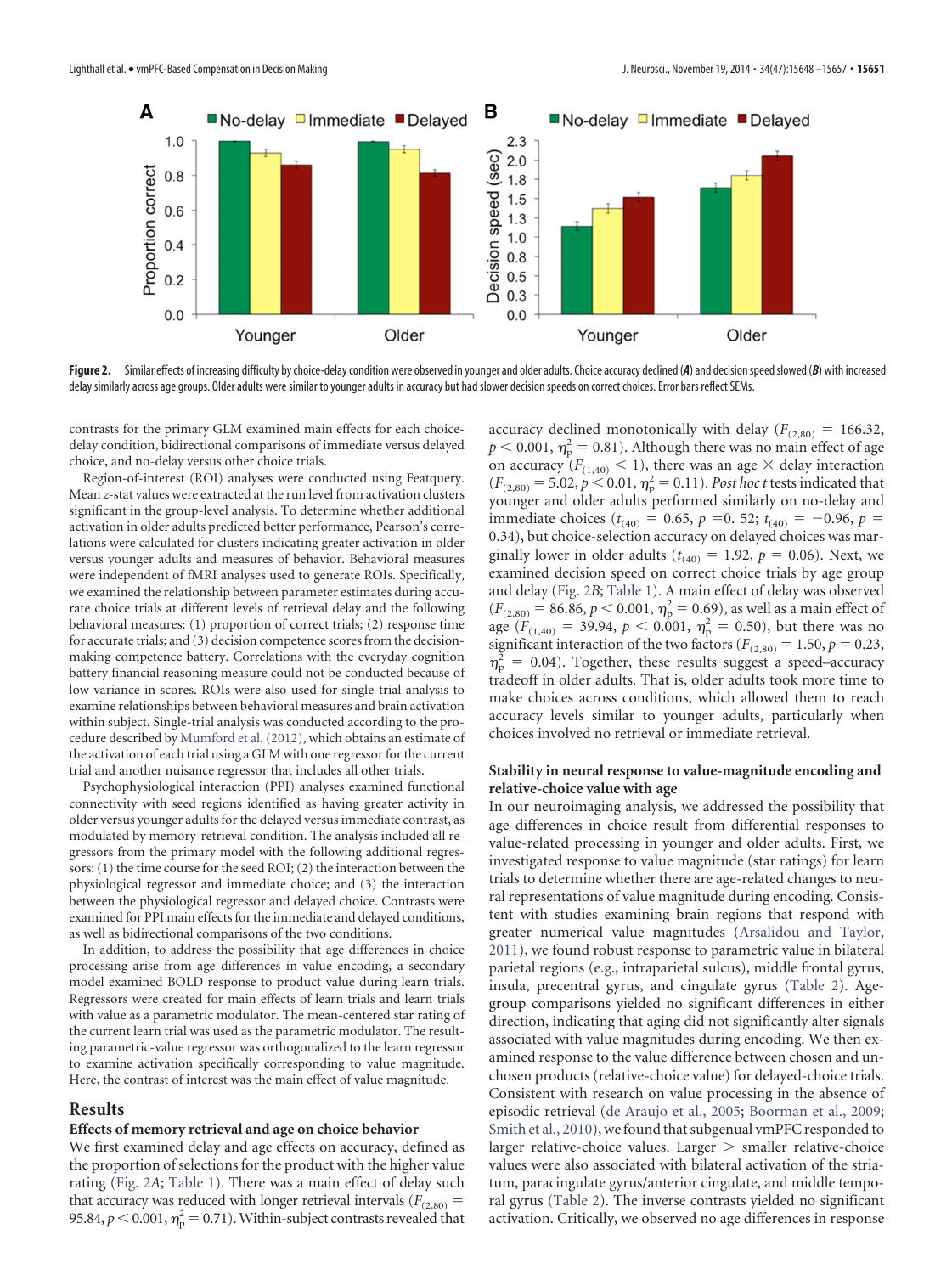<span id="page-4-0"></span>**Table 2. Cross age-group cluster peaks (MNI coordinates) for value-related analyses**

|                                                    | X             |          | Z              |        | Z-max Voxels |
|----------------------------------------------------|---------------|----------|----------------|--------|--------------|
| Learn trials by star rating magnitude              |               |          |                |        |              |
| Lingual gyrus/temporal occipital fusiform cortex   |               | $8 - 66$ | $-8,6.9$       |        | 16364        |
| Right superior frontal gyrus/precentral gyrus      | 26            | $-4$     |                | 48 5.0 | 1527         |
| Left middle frontal gyrus/precentral gyrus         | $-30$         | $-2$     |                | 54 4.8 | 1223         |
| Paracingulate gyrus/anterior cingulate             | $\mathfrak z$ | 16       |                | 42 4.9 | 806          |
| Delayed choice trials by relative-choice value     |               |          |                |        |              |
| Paracingulate gyrus/anterior cingulate             | — 2           | 8        |                | 46 5.5 | 18004        |
| Caudate/subcallosal ventromedial prefrontal cortex | 14            |          | $16 - 10 + 47$ |        | 1625         |
| Middle temporal gyrus                              | -60           |          | $-46 - 436$    |        | 647          |

<span id="page-4-1"></span>**Table 3. Cross age-group cluster peaks (MNI coordinates) for delayed > immediate contrast**

|                                                        | X     | V                   | Z  | Z-max | Voxels |
|--------------------------------------------------------|-------|---------------------|----|-------|--------|
| Right dorsolateral prefrontal cortex                   | 52    | 26                  | 30 | 6.1   | 4232   |
| Right angular gyrus/superior parietal lobule           | 40    | $-54$               | 42 | - 5.8 | 2211   |
| Left dorsolateral prefrontal cortex                    | $-48$ | 12                  | 40 | -5.1  | 1766   |
| Paracingulate gyrus/superior frontal gyrus             | 2     | 30                  | 42 | 7.1   | 1618   |
| Left superior parietal lobule/lateral occipital cortex | $-34$ | $-58$               | 40 | 4.8   | 1513   |
| Cerebellum                                             |       | $-8$ $-80$ $-26$ 44 |    |       | 909    |

to relative-choice value. Combined with results from the analysis of value magnitude at encoding, these findings support the conclusion that value-related processing is maintained in healthy older adults.

# **Compensatory role of the vmPFC in**

# **memory-dependent choice**

Our primary neuroimaging analysis examined how reliance on memory affects neural networks supporting choice. Because the previous analysis found no age differences in effects of relativechoice value, we collapsed across value-difference conditions when assessing memory-dependent effects on choice processing. Across age groups, choice processing for the delayed  $>$  immediate conditions activated regions in the frontoparietal network, including bilateral dorsolateral PFC (DLPFC; [Table 3\)](#page-4-1). Activation for immediate  $>$  delayed choices included regions commonly associated with the default-mode network. Of particular interest for the current study were brain regions activated to a greater extent in older adults compared with younger adults (i.e., possible compensatory regions).

We established three a priori criteria for compensation [\(Cabeza and Dennis, 2013\)](#page-8-7). The first two criteria are necessary for attempted compensation, and the third is necessary for successful compensation. In attempted compensation, overactivation in the brain is triggered by a mismatch between available processing resources and task demands. In the current study, attempted compensation would be evidenced by regions that (1) increased in activation during execution of the same task in older versus younger adults and (2) increased in activation with increased task demand (in this case, increased memory-retrieval demand). Because age-related increases in brain activation may be associated with no performance benefits (e.g., inefficient processing), we examined evidence for successful compensation, defined as additional brain activation that is beneficial to performance. Specifically, we sought to determine brain regions that (3) showed a positive relationship between additional activation and independent measures of performance.

We observed no significant effects for the older  $>$  younger contrast in the no-delay or immediate choice conditions but did find one significant cluster for choice processing in the delayed-

choice condition [\(Fig. 3](#page-5-0)A; peak voxel:  $Z$ -max = 3.7,  $x = -6$ ,  $y =$  $42, z = -2$ ). The cluster was located in the vmPFC and extended into a medial portion of the frontal pole. The fact that older adults overactivated the vmPFC during delayed choices is evidence in support of the first criterion (i.e., older  $>$  younger for the same task). We acknowledge that, although mean-level age differences in delayed-choice accuracy did not meet statistical significance, fewer delayed-choice trials in older adults could have reduced power to detect an effect in the older  $>$  younger contrast. That we still observed significantly greater vmPFC activation in older adults for the delayed condition indicates that mean-level differences in modeled trials did not prevent the observation of, at least some, age differences in this direction.

To test for evidence of the second criterion, we examined age  $\times$  condition effects corresponding to age-related increases in activation with increased task demand. For this step, we focused on delayed  $>$  immediate choices, which allowed examination of memory-retrieval effects in the absence of perceptual and encoding strategy differences between conditions. Results for the  $\alpha$ older  $>$  younger contrast included a region in the vmPFC that primarily overlapped with the region showing an age-related increase in activity in the delayed condition but was more con-strained [\(Fig. 3](#page-5-0)*B*; peak voxel: *Z*-max = 3.8,  $x = 4$ ,  $y = 32$ ,  $z = 8$ ) and also included a region in the postcentral gyrus. These results indicated that, when choices involved increased reliance on memory retrieval, older adults had significantly greater activation than younger adults in the vmPFC. Thus, the vmPFC met both criteria for attempted compensation during memorydependent choices.

We then investigated evidence for the third criterion, that the vmPFC supports successful compensation. We first conducted an ROI analysis to examine inter-individual differences in vmPFC activity associated with both task performance and external measures of decision competence. ROI analysis revealed that, in older adults, mean parameter estimates for the vmPFC in the  $delayed$   $>$  immediate contrast predicted faster mean decision speed on correct delayed-choice trials [\(Fig. 3](#page-5-0)C;  $r_{(20)} = -0.44$ ,  $p =$ 0.04) but did not predict decision speed in younger adults ( $r_{(18)} =$ 0.00,  $p = 0.99$ ), or accuracy or decision competence in either group. To confirm that vmPFC activity predicted faster decision speed within older adults, we examined correlations between trial-by-trial activations for delayed choice trials and standardized response times (excluding responses  $\geq$ 3 SDs from the subject-level mean and those occurring on the transition from choice trial to fixation). We conducted a *t* test of correlations between trial-level vmPFC activation and decision times for individual subjects (average of slopes, testing difference from zero). Results were consistent with the previous correlation analysis, indicating that delayed-choice vmPFC activations from the single-trial analysis predicted faster decision speeds in older adults ( $t_{(21)} = -0.08$ ,  $p < 0.001$ ). In contrast with younger adults' group-level results, trial-level data analysis in younger adults indicated negative correlations between vmPFC activation and decision times ( $t_{(19)} = -0.11$ ,  $p < 0.001$ ). Thus, vmPFC activation during delayed choices predicted faster decision speeds in older adults at the subject and trial levels but only at the trial level in younger adults. We also observed greater activation in older adults in the postcentral gyrus for the delayed  $>$  immediate contrast (peak voxel: *Z*-max = 3.9,  $x = -42$ ,  $y = -18$ ,  $z = 64$ ). However, correlations between activation in this cluster and decision speed indicated that postcentral gyrus activity did not predict faster decision speeds in older adults at the subject level  $(r_{(20)} = 0.05, p = 0.84)$  or trial level  $(t_{(21)} = 0.03, p = 0.17)$ .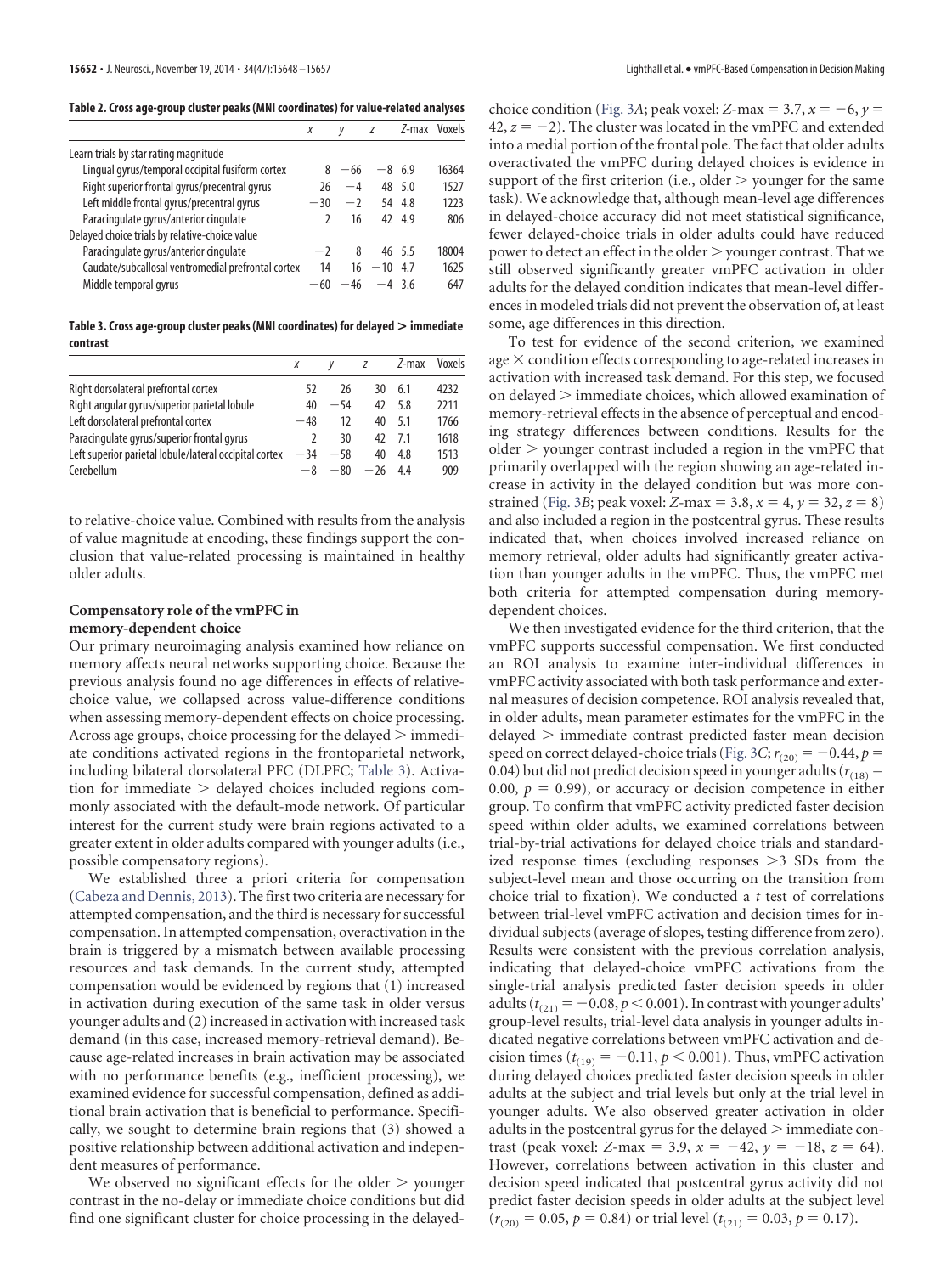

<span id="page-5-0"></span>Figure 3. Evidence for the role of vmPFC in functional compensation during memory-dependent choice. Relative to younger adults, older adults recruited greater activity in the vmPFC for delayed choices (A). Increased vmPFC activity in older versus younger adults was attributable to the increased memory delay, because the same region was overactivated in older adults for the delayed  $>$ immediate contrast (*B*). Delayed  $>$  immediate activity in the vmPFC predicted inter-individual differences in older adults' decision speeds on delayed choices (*C*).

Finally, we examined effects of self-reported task strategy that were reported in the post-experiment questionnaire. Older adults were divided into those who reported memorizing the number of stars and those who used a more elaborative strategy (e.g., replacing star ratings with emotional words, associating ratings with personal opinions about products). The analysis revealed that correlations between vmPFC activity and decision speed were stronger in older adults who reported using a more elaborative strategy ( $r_{(5)} = -0.15$ ) versus those using no elaboration ( $r_{(13)} = -0.05$ ;  $F_{(1,21)} = 7.75$ ,  $p < 0.05$ ,  $\eta_p^2 = 0.28$ ). These results may reflect greater engagement of self-referential processing during memory-dependent choice in older adults, because the former function relies on the medial PFC and is maintained in healthy aging [\(Gutchess et al., 2007,](#page-8-18) [2010\)](#page-8-19).

These results indicate that— unlike other regions exhibiting increased activation in older adults— only the vmPFC supports successful compensation during memory-dependent choice processing. Moreover, the compensatory response in the vmPFC is associated with use of more elaborative and successful memory strategies in older adults.

## **Connectivity between the vmPFC and DLPFC in older adults**

Next, we sought to determine whether there was an age-related shift in functional connectivity with the vmPFC. Using the vmPFC ROI from [Figure 3](#page-5-0)*B* as a seed, we found that, for delayed choices, activity in the vmPFC was correlated with the left DLPFC to a greater extent in older adults than younger adults [\(Fig. 4](#page-6-0)*A*; peak voxel: *Z*-max = 3.9,  $x = -30$ ,  $y = 42$ ,  $z = 2$ ). Notably, this DLPFC region was located within the frontoparietal network identified in the delayed versus immediate choice contrast across age groups [\(Table 3\)](#page-4-1). Significant connectivity with the vmPFC was not observed for any other choice-delay condition. In addition, although we did not observe a significant age  $\times$  condition effect, age differences for the delayed choice condition support the conclusion that older adults have increased vmPFC–DLPFC connectivity during memory-dependent decisions. We then sought evidence that vmPFC–DLPFC connectivity supports decision making in older adults by examining correlations between connectivity values and task behavior and external measures of decision competence. Although older adults' connectivity strength did not predict behavior on the experimental task, it did predict decision competence for measures of comprehension and cognitive reflection [\(Fig. 4](#page-6-0)*B*,*C*; [Table 4\)](#page-6-1). PPI-based brainbehavior correlations were not observed in younger adults for any behavioral measure [\(Table 4\)](#page-6-1), but this may have been attributable to ceiling effects on the decision competence measures in the younger group.

# **Discussion**

This study highlights the role of the vmPFC in supporting memory-dependent decision making and in contributing to effective functional compensation during healthy aging. Consistent with previous research [\(de Araujo et al., 2005;](#page-8-16) [Boorman et](#page-7-3) [al., 2009;](#page-7-3) [Smith et al., 2010\)](#page-8-17), the posterior vmPFC activated with larger choice values; however, such value-related processing was not modulated by age. In contrast, age differences were observed in memory-dependent choice processing, with older adults recruiting additional brain activation with increased memory challenge. Specifically, although increased memory-retrieval demands resulted in activation of a frontoparietal network in both age groups, older adults exhibited additional recruitment of activity in the anterior vmPFC. Our imaging results met the key criteria for concluding that the anterior vmPFC supports compensation [\(Cabeza and Dennis, 2013\)](#page-8-7) during memory-dependent choice, because vmPFC activity was (1) greater in older than younger adults during delayed choices, (2) increased with greater retrieval demands in older adults, and (3) positively covaried with independent measures of task performance in older adults. Importantly, satisfaction of the third criterion is consistent with the idea that additional activation in the vmPFC enhances memory-dependent choice performance (i.e., supports successful compensation). Furthermore, when making choices involving delayed retrieval, older adults showed increased connectivity between the vmPFC and DLPFC, with the latter region being associated with memory-dependent choice across age groups. Finally, vmPFC–DLPFC connectivity strength values predicted higher scores on external measures of decision competence in older adults. Together, these results provide converging evidence that age-related decline in decision making may be ameliorated via functional compensation in the vmPFC.

### **Role of the vmPFC in age-related compensation**

The vmPFC has been linked with disparate functions in different literatures, including choice valuation in the decision-making literature [\(Bartra et al., 2013\)](#page-7-7) and episodic retrieval in the memory literature [\(Buckner and Carroll, 2007;](#page-7-8) [Spreng et al., 2009\)](#page-8-20). An emerging view holds that the vmPFC supports these functions with a common process—specifically, that the vmPFC serves as a hub for connecting systems involved in constructing meaning from conceptual information to guide appropriate affective and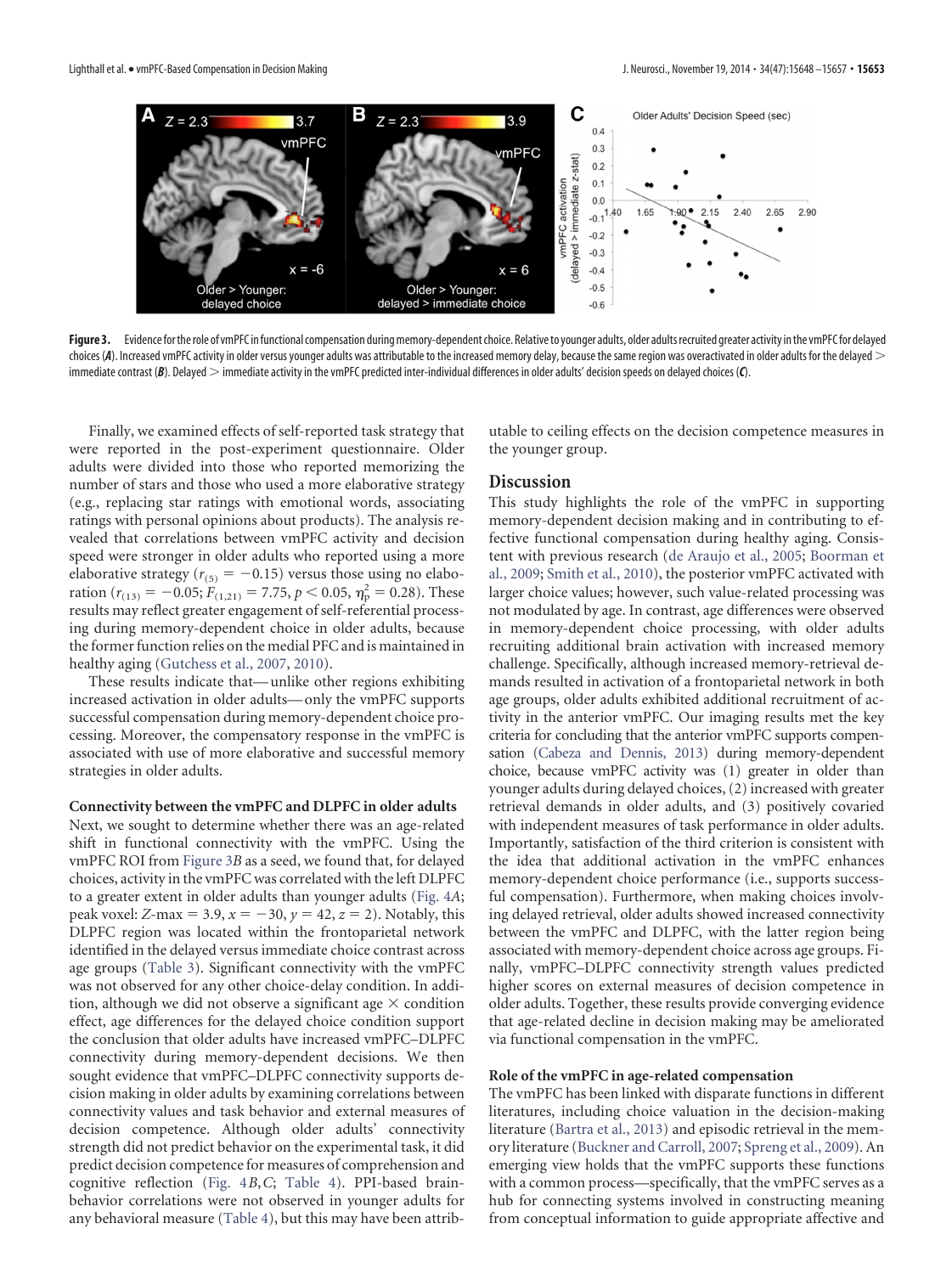

<span id="page-6-0"></span>Figure 4. vmPFC–DLPFC connectivity enhanced in older adults during memory-dependent decision making. The vmPFC region overactivated in older adults for the delayed  $>$  immediate contrast was used as aseed in a PPI analysis, and results revealed greater connectivity withthe DLPFC in older versus younger adults during delayed choices(*A*). This DLPFC region wasseated within the network supporting memory-dependent choice across age groups. DLPFC-vmPFC connectivity predicted inter-individual differences in external measures of decision competence in older adults (*B*,*C*). L, Left; R, right.

<span id="page-6-1"></span>**Table 4. Correlations (***r***values) for behavior and vmPFC–DLPFC connectivity strength during delayed choice**

|                                                  | Younger adults | Older adults |  |
|--------------------------------------------------|----------------|--------------|--|
| Delayed choice proportion correct                | 0.14           | $-0.10$      |  |
| Delayed choice decision time                     | 0.11           | 0.17         |  |
| Decision-making competence: comprehension        | 0.13           | $0.67**$     |  |
| Decision-making competence: cognitive reflection | 0.28           | $0.47*$      |  |

Connectivity strength  $=$  subject-level *z*-statistics. Correlation significant at  $*$   $p$   $<$  0.05,  $*$   $*$   $p$   $<$  0.01.

behavioral responses [\(Euston et al., 2012;](#page-8-21) [Roy et al., 2012;](#page-8-22) [Winecoff et al., 2013\)](#page-9-5). This model highlights shared features of value-based decision making and episodic memory and, when applied to our findings, suggests a greater reliance on the integrative functions of the vmPFC with age and dependence on memory, even for tasks that primarily rely on working memory and associated brain regions.

Although the vmPFC is rarely associated with age-related compensation, studies sharing task components with the current experiment have reported overactivation of the vmPFC in older adults. Memory studies have observed greater vmPFC activation during explicit learning in older versus younger adults [\(Cabez](#page-8-7) [and Dennis, 2011\)](#page-8-7) and during objective recollection in highperforming versus low-performing older adults [\(Duarte et al.,](#page-8-23) [2008\)](#page-8-23). The latter study found a positive relationship between vmPFC activation and objective recollection exclusively in the high-performing group, suggesting that the vmPFC supported successful compensation. Neuroimaging investigations of age effects on decision making have reported greater activation for older adults in the vmPFC and orbitofrontal cortex during risk taking [\(Lee et al., 2008;](#page-8-24) [McCarrey et al., 2012\)](#page-8-25), and behavioral research indicates that age differences on laboratory risk-taking tasks are explained by age-related declines in processing speed and memory [\(Henninger et al., 2010\)](#page-8-3). Notably, the latter study found that immediate and delayed memory loaded onto the same mediating factor, suggesting that increasing working memory, or long-term memory, demand during decision making will trigger the need for compensation in older adults. Whether working or long-term memory is more likely to trigger compensation is an open question.

We also observed activation of a posterior vmPFC region in response to relative-choice values—that is, choices with larger differences in value for chosen versus unchosen products. Activation in a similar vmPFC region has been associated with expected values for chosen and unchosen options [\(Boorman et al.,](#page-7-3) [2009\)](#page-7-3), willingness-to-pay computations [\(Plassmann et al., 2007\)](#page-8-26), and decision values [\(Hare et al., 2008;](#page-8-27) [Plassmann et al. 2010;](#page-8-28)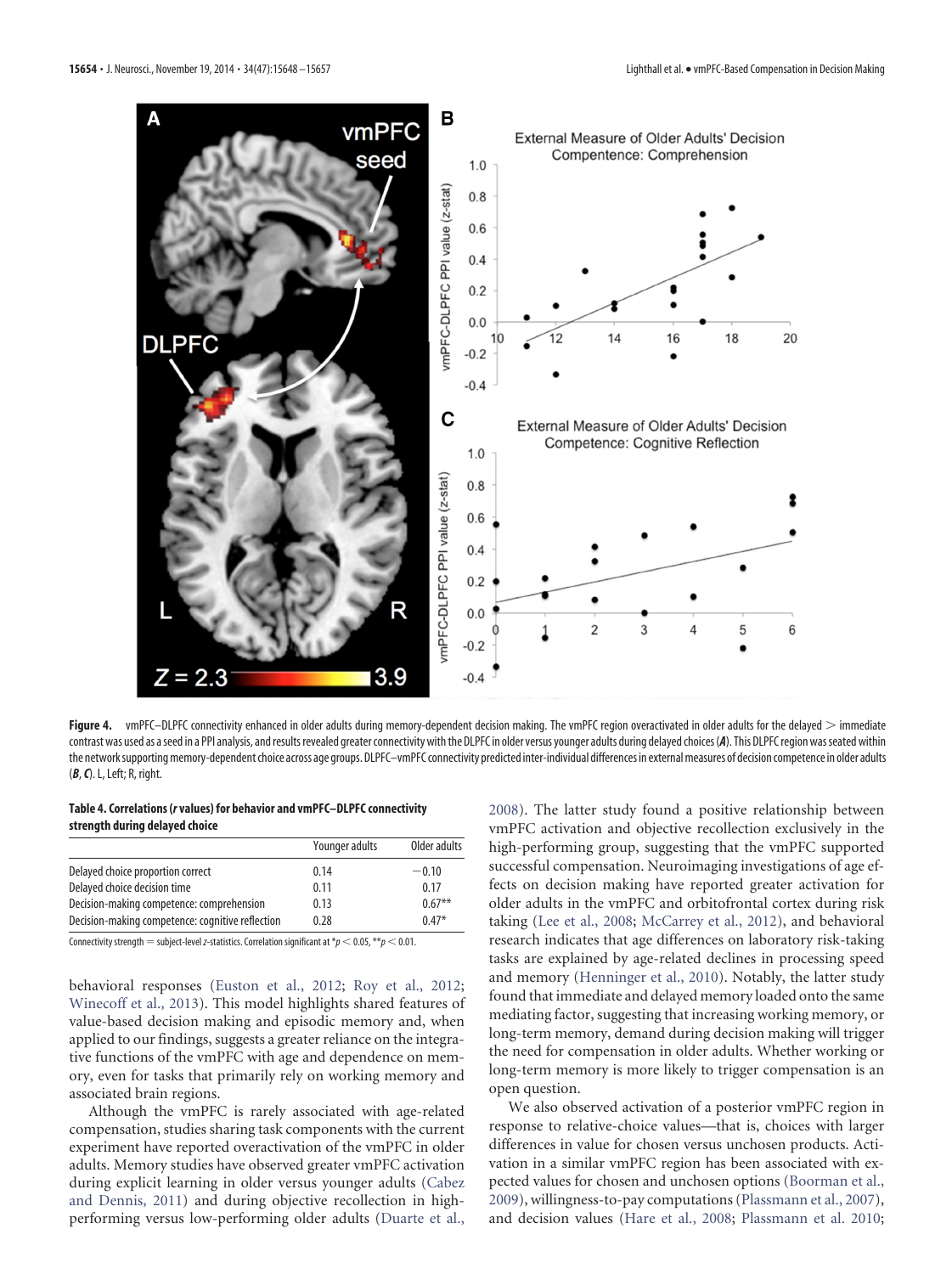[Smith et al., 2010;](#page-8-17) [Sokol-Hessner et al., 2012\)](#page-8-29). We expand on these findings by demonstrating that the posterior vmPFC within a larger neural network—tracks relative-choice values for memory-dependent decisions and does so similarly in younger and older adults. These results are consistent with studies showing that age differences in decision making are not simply the result of declines in value representation [\(Samanez-Larkin et al.,](#page-8-30) [2010,](#page-8-30) [2014;](#page-8-31)[Chowdhury et al., 2013\)](#page-8-32) and those showing that older adults have intact medial PFC response to reward outcomes that do not involve learning [\(Samanez-Larkin et al., 2014\)](#page-8-31). In contrast, older adults show diminished vmPFC response to value signals that depend on implicit learning [\(Chowdhury et al., 2013;](#page-8-32) [Eppinger et al., 2013;](#page-8-33) [Samanez-Larkin et al., 2014\)](#page-8-31). Taken with the findings above, these results suggest that the nature of age effects in the vmPFC during decision making depend on the involvement of specific memory systems.

## **vmPFC connectivity supports decision making in aging**

Recent research has indicated that age-related compensation may also take the form of increased connectivity between brain regions [\(Reuter-Lorenz, 2002;](#page-8-34) [Tomasi and Volkow, 2012;](#page-9-6) [Cabeza](#page-8-7) [and Dennis, 2013\)](#page-8-7). Increased connectivity between the PFC and the medial temporal lobe in older versus younger adults has been observed in several memory studies [\(Daselaar et al., 2006;](#page-8-35) [Dennis](#page-8-36) [et al., 2008;](#page-8-36) [St Jacques et al., 2009\)](#page-9-7). Furthermore, increased connectivity between the DLPFC and premotor cortex with increasing working memory load has been shown to predict better performance in both younger and older adults [\(Nagel et al.,](#page-8-37) [2011\)](#page-8-37). Our findings provide evidence that the vmPFC may be involved in functional compensation via increased connectivity, as we observed increased vmPFC–DLPFC connectivity in older adults that predicted performance on external measures of decision competence.

Our connectivity results are also consistent with the "meaning-centered" view of the vmPFC [\(Roy et al., 2012\)](#page-8-22). The vmPFC is reciprocally connected to regions involved in higherlevel cognition (DLPFC), as well as affective (amygdala) and sensory processing (temporal visual association regions; [Wood and](#page-9-8) [Grafman, 2003\)](#page-9-8). Observed vmPFC–DLPFC connectivity during memory-dependent choice may reflect older adults' increased need for coordination of affective signals and goal maintenance to meet task demands. An effect of memory load on vmPFC– DLPFC connectivity has been observed previously in an investigation of relationships between reward processing and memory load during an N-back task [\(Longe et al., 2009\)](#page-8-38). In that study, vmPFC–DLPFC connectivity was enhanced in response to high memory load when reward was absent. The fact that our study found similar patterns of memory-dependent connectivity when processing abstract representations of value, points to the conclusion that vmPFC–DLPFC connectivity may be particularly important for choices involving high levels of cognitive demand and weak reward or value signals. It has been proposed that age differences in decision processing depend on whether decision making relies primarily on deliberative or automatic/affective processing, with the latter potentially facing less decline in aging [\(Peters et al., 2007\)](#page-8-39). Thus, an interesting question for future research is whether stronger value signals reduce older adults' need for compensatory vmPFC–DLPFC connectivity during cognitive processing.

Finally, vmPFC–DLPFC connectivity during delayed-choice processing predicted performance on external measures of decision competence, specifically in comprehension and cognitive reflection. The comprehension measure used in the current study indexes inductive and arithmetical reasoning abilities [\(Allaire](#page-7-4) [and Marsiske, 1999\)](#page-7-4), whereas the cognitive reflection measure indexes abilities to engage analytic over intuitive judgments [\(Frederick, 2005\)](#page-8-12). Our results suggest that increased vmPFC– DLPFC connectivity supports older adults' decision making for tasks that rely on an integration of abilities in different cognitive domains [\(Finucane and Gullion, 2010\)](#page-8-10). This fits with the idea that these regions work together in higher-level cognitive processing, with the vmPFC supporting integration of affective, mnemonic, and environmental information and the DLPFC supporting execution of behavioral responses to information integrated by the vmPFC [\(Wood and Grafman, 2003\)](#page-9-8). Furthermore, previous research has related cognitive reflection with monitoring and inhibition abilities [\(Del Missier et al., 2012\)](#page-8-40), functions supported by the medial and dorsolateral PFC regions, respectively (for review, see [Ridderinkhof et al., 2004\)](#page-8-41). Thus, our results suggest a compensatory role for vmPFC–DLPFC connectivity in decision making, which may be more directly examined in future neuroimaging studies.

#### **Conclusion**

Together, the current study suggests that age differences in decision making may be most pronounced when decision performance requires accurate memory retrieval. However, age differences in performance on complex and memory-dependent decision tasks may be minimized with additional recruitment of vmPFC activity and connectivity. Our findings hold implications for a wide range of decision domains that have been found to depend on the neural correlates of working memory and longterm memory, including risk taking [\(Gupta et al., 2009;](#page-8-42) [New](#page-8-43)[combe et al., 2011\)](#page-8-43), delay discounting (Peters and Büchel, 2010), reinforcement learning [\(Foerde and Shohamy, 2011;](#page-8-45) [Foerde et](#page-8-46) [al., 2013\)](#page-8-46), and use of heuristics [\(Khader et al., 2011\)](#page-8-47). Future neuroimaging studies can be used to determine whether the vmPFC also supports performance in these domains among older adults or clinical populations with compromised neurocognitive function. Such research will provide important insights into the mechanisms underlying memory– decision interactions and sources of impaired decision making in individuals with neural degeneration.

## <span id="page-7-2"></span>**References**

- Alba JW, Hutchinson JW (2000) Knowledge calibration: what consumers know and what they think they know. J Consum Res 27:123–156. [CrossRef](http://dx.doi.org/10.1086/314317)
- <span id="page-7-1"></span>Alba JW, Hutchinson JW, Lynch JG (1991) Memory and decision making. In: Handbook of consumer behavior (Robertson TS, Kassarjian HH, eds), pp 1–49. Edgewood Cliffs, NJ: Prentice Hall.
- <span id="page-7-4"></span>Allaire JC, Marsiske M (1999) Everyday cognition: age and intellectual ability correlates. Psychol Aging 14:627–644. [CrossRef](http://dx.doi.org/10.1037/0882-7974.14.4.627) [Medline](http://www.ncbi.nlm.nih.gov/pubmed/10632150)
- <span id="page-7-6"></span>Arsalidou M, Taylor MJ (2011) Is  $2 + 2 = 4$ ? Meta-analyses of brain areas needed for numbers and calculations. Neuroimage 54:2382–2393. [CrossRef](http://dx.doi.org/10.1016/j.neuroimage.2010.10.009) [Medline](http://www.ncbi.nlm.nih.gov/pubmed/20946958)
- <span id="page-7-7"></span>Bartra O, McGuire JT, Kable JW (2013) The valuation system: a coordinatebased meta-analysis of BOLD fMRI experiments examining neural correlates of subjective value. Neuroimage 76:412–427. [CrossRef](http://dx.doi.org/10.1016/j.neuroimage.2013.02.063) [Medline](http://www.ncbi.nlm.nih.gov/pubmed/23507394)
- <span id="page-7-5"></span>Beckmann CF, Jenkinson M, Smith SM (2003) General multilevel linear modeling for group analysis in FMRI. Neuroimage 20:1052–1063. [CrossRef](http://dx.doi.org/10.1016/S1053-8119(03)00435-X) [Medline](http://www.ncbi.nlm.nih.gov/pubmed/14568475)
- <span id="page-7-0"></span>Bettman JR (1979) Memory factors in consumer choice: a review. J Marketing 43:37–53. [CrossRef](http://dx.doi.org/10.2307/1250740)
- <span id="page-7-3"></span>Boorman ED, Behrens TE, Woolrich MW, Rushworth MF (2009) How green is the grass on the other side? Frontopolar cortex and the evidence in favor of alternative courses of action. Neuron 62:733–743. [CrossRef](http://dx.doi.org/10.1016/j.neuron.2009.05.014) [Medline](http://www.ncbi.nlm.nih.gov/pubmed/19524531)
- <span id="page-7-8"></span>Buckner RL, Carroll DC (2007) Self-projection and the brain. Trends Cogn Sci 11:49 –57. [CrossRef](http://dx.doi.org/10.1016/j.tics.2006.11.004) [Medline](http://www.ncbi.nlm.nih.gov/pubmed/17188554)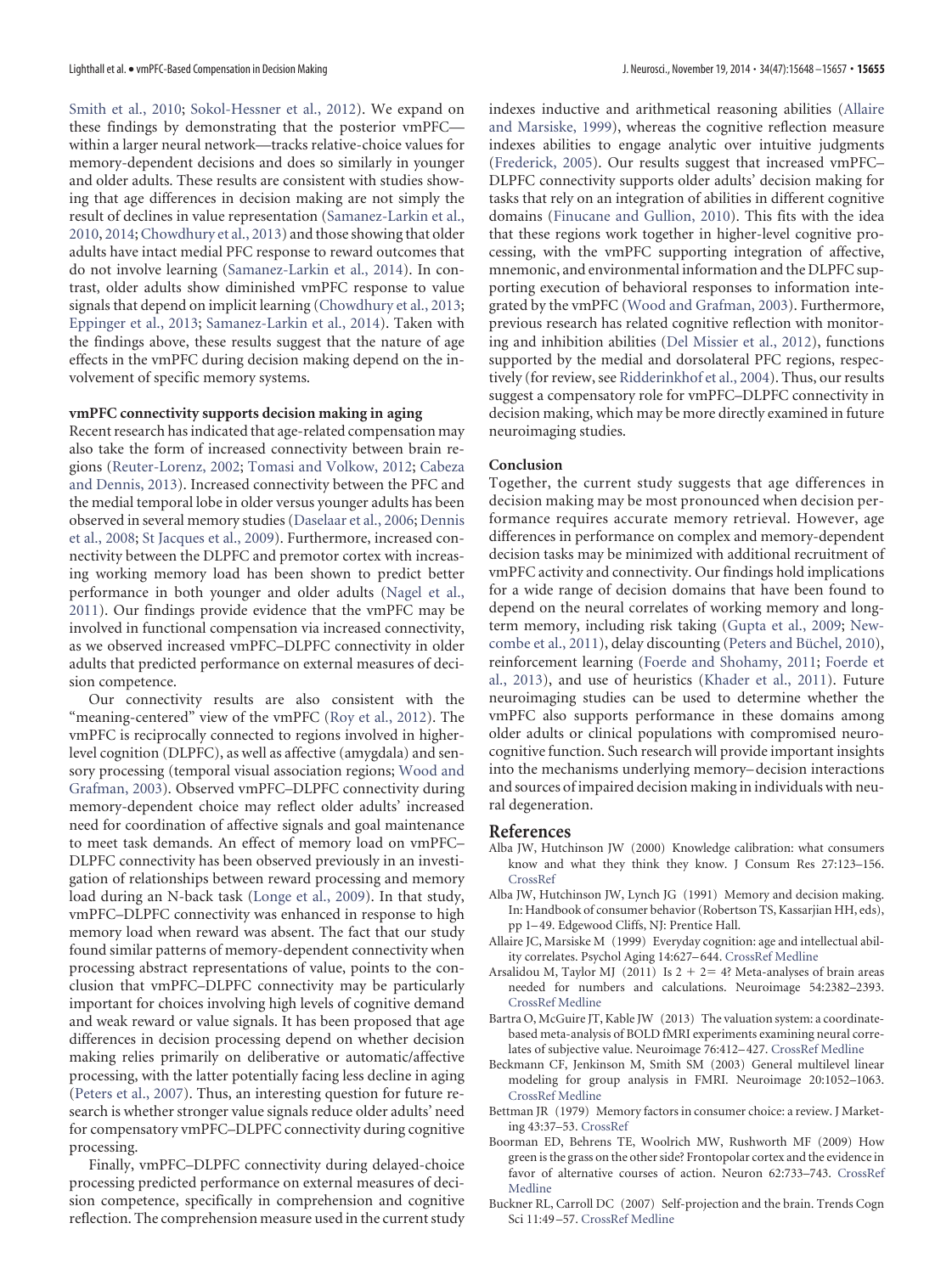- <span id="page-8-32"></span><span id="page-8-7"></span>Chowdhury R, Guitart-Masip M, Lambert C, Dayan P, Huys Q, Düzel E, Dolan RJ (2013) Dopamine restores reward prediction errors in old age. Nat Neurosci 16:648 –653. [CrossRef](http://dx.doi.org/10.1038/nn.3364) [Medline](http://www.ncbi.nlm.nih.gov/pubmed/23525044)
- <span id="page-8-35"></span>Daselaar SM, Fleck MS, Dobbins IG, Madden DJ, Cabeza R (2006) Effects of healthy aging on hippocampal and rhinal memory functions: an eventrelated fMRI study. Cereb Cortex 16:1771–1782. [CrossRef](http://dx.doi.org/10.1093/cercor/bhj112) [Medline](http://www.ncbi.nlm.nih.gov/pubmed/16421332)
- <span id="page-8-0"></span>Dean JW, Sharfman MP (1996) Does decision process matter? A study of strategic decision-making effectiveness. Acad Manage J 39:368 –392. [CrossRef](http://dx.doi.org/10.2307/256784)
- <span id="page-8-16"></span>de Araujo IE, Rolls ET, Velazco MI, Margot C, Cayeux I (2005) Cognitive modulation of olfactory processing. Neuron 46:671–679. [CrossRef](http://dx.doi.org/10.1016/j.neuron.2005.04.021) [Medline](http://www.ncbi.nlm.nih.gov/pubmed/15944134)
- <span id="page-8-40"></span>Del Missier F, Mäntylä T, Bruin WB (2012) Decision-making competence, executive functioning, and general cognitive abilities. J Behav Decis Making 25:331–351. [CrossRef](http://dx.doi.org/10.1002/bdm.731)
- <span id="page-8-36"></span>Dennis NA, Hayes SM, Prince SE, Madden DJ, Huettel SA, Cabeza R (2008) Effects of aging on the neural correlates of successful item and source memory encoding. J Exp Psychol Learn Mem Cogn 34:791–808.[CrossRef](http://dx.doi.org/10.1037/0278-7393.34.4.791) [Medline](http://www.ncbi.nlm.nih.gov/pubmed/18605869)
- <span id="page-8-23"></span>Duarte A, Henson RN, Graham KS (2008) The effects of aging on the neural correlates of subjective and objective recollection. Cereb Cortex 18:2169 – 2180. [CrossRef](http://dx.doi.org/10.1093/cercor/bhm243) [Medline](http://www.ncbi.nlm.nih.gov/pubmed/18165281)
- <span id="page-8-33"></span>Eppinger B, Schuck NW, Nystrom LE, Cohen JD (2013) Reduced striatal responses to reward prediction errors in older compared with younger adults. J Neurosci 33:9905–9912. [CrossRef](http://dx.doi.org/10.1523/JNEUROSCI.2942-12.2013) [Medline](http://www.ncbi.nlm.nih.gov/pubmed/23761885)
- <span id="page-8-21"></span>Euston DR, Gruber AJ, McNaughton BL (2012) The role of medial prefrontal cortex in memory and decision making. Neuron 76:1057–1070. [CrossRef](http://dx.doi.org/10.1016/j.neuron.2012.12.002) [Medline](http://www.ncbi.nlm.nih.gov/pubmed/23259943)
- <span id="page-8-10"></span>Finucane ML, Gullion CM (2010) Developing a tool for measuring the decision-making competence of older adults. Psychol Aging 25:271–288. [CrossRef](http://dx.doi.org/10.1037/a0019106) [Medline](http://www.ncbi.nlm.nih.gov/pubmed/20545413)
- <span id="page-8-11"></span>Finucane ML, Mertz CK, Slovic P, Schmidt ES (2005) Task complexity and older adults' decision-making competence. Psychol Aging 20:71–84. [CrossRef](http://dx.doi.org/10.1037/0882-7974.20.1.71) [Medline](http://www.ncbi.nlm.nih.gov/pubmed/15769215)
- <span id="page-8-45"></span>Foerde K, Shohamy D (2011) Feedback timing modulates brain systems for learning in humans. J Neurosci 31:13157–13167. [CrossRef](http://dx.doi.org/10.1523/JNEUROSCI.2701-11.2011) [Medline](http://www.ncbi.nlm.nih.gov/pubmed/21917799)
- <span id="page-8-46"></span>Foerde K, Braun EK, Shohamy D (2013) A trade-off between feedbackbased learning and episodic memory for feedback events: evidence from Parkinson's disease. Neurodegener Dis 11:93–101. [CrossRef](http://dx.doi.org/10.1159/000342000) [Medline](http://www.ncbi.nlm.nih.gov/pubmed/23036965)
- <span id="page-8-8"></span>Folstein MF, Folstein SE, McHugh PR (1975) "Mini-mental state": a practical method for grading the cognitive state of patients for the clinician. J Psychiatr Res 12:189 –198. [CrossRef](http://dx.doi.org/10.1016/0022-3956(75)90026-6) [Medline](http://www.ncbi.nlm.nih.gov/pubmed/1202204)
- <span id="page-8-12"></span>Frederick S (2005) Cognitive reflection and decision making. J Econ Perspect 19:25–42. [CrossRef](http://dx.doi.org/10.1257/089533005775196732)
- <span id="page-8-13"></span>Glover GH, Law CS (2001) Spiral-in/out BOLD fMRI for increased SNR and reduced susceptibility artifacts. Magn Reson Med 46:515–522. [CrossRef](http://dx.doi.org/10.1002/mrm.1222) [Medline](http://www.ncbi.nlm.nih.gov/pubmed/11550244)
- <span id="page-8-42"></span>Gupta R, Duff MC, Denburg NL, Cohen NJ, Bechara A, Tranel D (2009) Declarative memory is critical for sustained advantageous complex decision-making. Neuropsychologia 47:1686 –1693. [CrossRef](http://dx.doi.org/10.1016/j.neuropsychologia.2009.02.007) [Medline](http://www.ncbi.nlm.nih.gov/pubmed/19397863)
- <span id="page-8-18"></span>Gutchess AH, Kensinger EA, Schacter DL (2007) Aging, self-referencing, and medial prefrontal cortex. Soc Neurosci 2:117–133. [CrossRef](http://dx.doi.org/10.1080/17470910701399029) [Medline](http://www.ncbi.nlm.nih.gov/pubmed/18633811)
- <span id="page-8-19"></span>Gutchess AH, Kensinger EA, Schacter DL (2010) Functional neuroimaging of self-referential encoding with age. Neuropsychologia 48:211–219. [CrossRef](http://dx.doi.org/10.1016/j.neuropsychologia.2009.09.006) [Medline](http://www.ncbi.nlm.nih.gov/pubmed/19765600)
- <span id="page-8-27"></span>Hare TA, O'Doherty J, Camerer CF, Schultz W, Rangel A (2008) Dissociating the role of the orbitofrontal cortex and the striatum in the computation of goal values and prediction errors. J Neurosci 28:5623–5630. [CrossRef](http://dx.doi.org/10.1523/JNEUROSCI.1309-08.2008) [Medline](http://www.ncbi.nlm.nih.gov/pubmed/18509023)
- <span id="page-8-3"></span>Henninger DE, Madden DJ, Huettel SA (2010) Processing speed and memory mediate age-related differences in decision making. Psychol Aging 25:262–270. [CrossRef](http://dx.doi.org/10.1037/a0019096) [Medline](http://www.ncbi.nlm.nih.gov/pubmed/20545412)
- <span id="page-8-47"></span>Khader PH, Pachur T, Meier S, Bien S, Jost K, Rösler F (2011) Memorybased decision-making with heuristics: evidence for a controlled activation of memory representations. J Cogn Neurosci 23:3540 –3554. [CrossRef](http://dx.doi.org/10.1162/jocn_a_00059) [Medline](http://www.ncbi.nlm.nih.gov/pubmed/21568641)
- <span id="page-8-1"></span>Klein HE, D'Esposito M (2007) Neurocognitive inefficacy of the strategy process. Ann N Y Acad Sci 1118:163–185. [CrossRef](http://dx.doi.org/10.1196/annals.1412.012) [Medline](http://www.ncbi.nlm.nih.gov/pubmed/17804524)
- <span id="page-8-24"></span>Lee TM, Leung AW, Fox PT, Gao JH, Chan CC (2008) Age-related differences in neural activities during risk taking as revealed by functional MRI. Soc Cogn Affect Neurosci 3:7–15. [CrossRef](http://dx.doi.org/10.1093/scan/nsm033) [Medline](http://www.ncbi.nlm.nih.gov/pubmed/19015090)
- <span id="page-8-38"></span>Longe O, Senior C, Rippon G (2009) The lateral and ventromedial prefrontal cortex work as a dynamic integrated system: evidence from FMRI connectivity analysis. J Cogn Neurosci 21:141–154. [CrossRef](http://dx.doi.org/10.1162/jocn.2009.21012) [Medline](http://www.ncbi.nlm.nih.gov/pubmed/18476765)
- <span id="page-8-5"></span>Mata R, Schooler LJ, Rieskamp J (2007) The aging decision maker: cognitive aging and the adaptive selection of decision strategies. Psychol Aging 22:796 –810. [CrossRef](http://dx.doi.org/10.1037/0882-7974.22.4.796) [Medline](http://www.ncbi.nlm.nih.gov/pubmed/18179298)
- <span id="page-8-4"></span>Mata R, Josef AK, Samanez-Larkin GR, Hertwig R (2011) Age differences in risky choice: a meta-analysis. Ann N Y Acad Sci 1235:18 –29. [CrossRef](http://dx.doi.org/10.1111/j.1749-6632.2011.06200.x) [Medline](http://www.ncbi.nlm.nih.gov/pubmed/22023565)
- <span id="page-8-25"></span>McCarrey AC, Henry JD, von Hippel W, Weidemann G, Sachdev PS, Wohl MJ, Williams M (2012) Age differences in neural activity during slot machine gambling: an fMRI study. PLoS One 7:e49787.[CrossRef](http://dx.doi.org/10.1371/journal.pone.0049787) [Medline](http://www.ncbi.nlm.nih.gov/pubmed/23209599)
- <span id="page-8-9"></span>Mitchell AJ (2009) A meta-analysis of the accuracy of the mini-mental state examination in the detection of dementia and mild cognitive impairment. J Psychiatr Res 43:411–431. [CrossRef](http://dx.doi.org/10.1016/j.jpsychires.2008.04.014) [Medline](http://www.ncbi.nlm.nih.gov/pubmed/18579155)
- <span id="page-8-15"></span>Mumford JA, Turner BO, Ashby FG, Poldrack RA (2012) Deconvolving BOLD activation in event-related designs for multivoxel pattern classification analyses. Neuroimage 59:2636 –2643. [CrossRef](http://dx.doi.org/10.1016/j.neuroimage.2011.08.076) [Medline](http://www.ncbi.nlm.nih.gov/pubmed/21924359)
- <span id="page-8-37"></span>Nagel IE, Preuschhof C, Li SC, Nyberg L, Bäckman L, Lindenberger U, Heekeren HR (2011) Load modulation of BOLD response and connectivity predicts working memory performance in younger and older adults. J Cogn Neurosci 23:2030 –2045. [CrossRef](http://dx.doi.org/10.1162/jocn.2010.21560) [Medline](http://www.ncbi.nlm.nih.gov/pubmed/20828302)
- <span id="page-8-43"></span>Newcombe VF, Outtrim JG, Chatfield DA, Manktelow A, Hutchinson PJ, Coles JP, Williams GB, Sahakian BJ, Menon DK (2011) Parcellating the neuroanatomical basis of impaired decision-making in traumatic brain injury. Brain 134:759 –768. [CrossRef](http://dx.doi.org/10.1093/brain/awq388) [Medline](http://www.ncbi.nlm.nih.gov/pubmed/21310727)
- <span id="page-8-39"></span>Peters E, Hess TM, Västfjäll D, Auman C (2007) Adult age differences in dual information processes: implications for the role of affective and deliberative processes in older adults' decision making. Perspect Psychol Sci 2:1–23. [CrossRef](http://dx.doi.org/10.1111/j.1745-6916.2007.00025.x)
- <span id="page-8-44"></span>Peters J, Büchel C (2010) Episodic future thinking reduces reward delay discounting through an enhancement of prefrontal-mediotemporal interactions. Neuron 66:138 –148. [CrossRef](http://dx.doi.org/10.1016/j.neuron.2010.03.026) [Medline](http://www.ncbi.nlm.nih.gov/pubmed/20399735)
- <span id="page-8-26"></span>Plassmann H, O'Doherty J, Rangel A (2007) Orbitofrontal cortex encodes willingness to pay in everyday economic transactions. J Neurosci 27: 9984 –9988. [CrossRef](http://dx.doi.org/10.1523/JNEUROSCI.2131-07.2007) [Medline](http://www.ncbi.nlm.nih.gov/pubmed/17855612)
- <span id="page-8-28"></span>Plassmann H, O'Doherty JP, Rangel A (2010) Appetitive and aversive goal values are encoded in the medial orbitofrontal cortex at the time of decision making. J Neurosci 30:10799 –10808. [CrossRef](http://dx.doi.org/10.1523/JNEUROSCI.0788-10.2010) [Medline](http://www.ncbi.nlm.nih.gov/pubmed/20702709)
- <span id="page-8-34"></span>Reuter-Lorenz P (2002) New visions of the aging mind and brain. Trends Cogn Sci 6:394 –400. [CrossRef](http://dx.doi.org/10.1016/S1364-6613(02)01957-5) [Medline](http://www.ncbi.nlm.nih.gov/pubmed/12200182)
- <span id="page-8-41"></span>Ridderinkhof KR, van den Wildenberg WP, Segalowitz SJ, Carter CS (2004) Neurocognitive mechanisms of cognitive control: the role of prefrontal cortex in action selection, response inhibition, performance monitoring, and reward-based learning. Brain Cogn 56:129 –140. [CrossRef](http://dx.doi.org/10.1016/j.bandc.2004.09.016) [Medline](http://www.ncbi.nlm.nih.gov/pubmed/15518930)
- <span id="page-8-22"></span>Roy M, Shohamy D, Wager TD (2012) Ventromedial prefrontal-subcortical systems and the generation of affective meaning. Trends Cogn Sci 16:147– 156. [CrossRef](http://dx.doi.org/10.1016/j.tics.2012.01.005) [Medline](http://www.ncbi.nlm.nih.gov/pubmed/22310704)
- <span id="page-8-2"></span>Salthouse TA (2004) What and when of cognitive aging. Curr Dir Psychol Sci 13:140 –144. [CrossRef](http://dx.doi.org/10.1111/j.0963-7214.2004.00293.x)
- <span id="page-8-30"></span>Samanez-Larkin GR, Kuhnen CM, Yoo DJ, Knutson B (2010) Variability in nucleus accumbens activity mediates age-related suboptimal financial risk taking. J Neurosci 30:1426 –1434. [CrossRef](http://dx.doi.org/10.1523/JNEUROSCI.4902-09.2010) [Medline](http://www.ncbi.nlm.nih.gov/pubmed/20107069)
- <span id="page-8-31"></span>Samanez-Larkin GR, Worthy DA, Mata R, McClure SM, Knutson B (2014) Adult age differences in frontostriatal representation of prediction error but not reward outcome. Cogn Affect Behav Neurosci 14:672–682. [CrossRef](http://dx.doi.org/10.3758/s13415-014-0297-4) [Medline](http://www.ncbi.nlm.nih.gov/pubmed/24853269)
- <span id="page-8-6"></span>Skurnik I, Yoon C, Park DC, Schwarz N (2005) How warnings about false claims become recommendations. J Consum Res 31:713–724. [CrossRef](http://dx.doi.org/10.1086/426605)
- <span id="page-8-17"></span>Smith DV, Hayden BY, Truong TK, Song AW, Platt ML, Huettel SA (2010) Distinct value signals in anterior and posterior ventromedial prefrontal cortex. J Neurosci 30:2490 –2495. [CrossRef](http://dx.doi.org/10.1523/JNEUROSCI.3319-09.2010) [Medline](http://www.ncbi.nlm.nih.gov/pubmed/20164333)
- <span id="page-8-14"></span>Smith SM, Jenkinson M, Woolrich MW, Beckmann CF, Behrens TE, Johansen-Berg H, Bannister PR, De Luca M, Drobnjak I, Flitney DE, Niazy RK, Saunders J, Vickers J, Zhang Y, De Stefano N, Brady JM, Matthews PM (2004) Advances in functional and structural MR image analysis and implementation as FSL. Neuroimage 23:S208 –S219. [CrossRef](http://dx.doi.org/10.1016/j.neuroimage.2004.07.051) [Medline](http://www.ncbi.nlm.nih.gov/pubmed/15501092)
- <span id="page-8-29"></span>Sokol-Hessner P, Hutcherson C, Hare T, Rangel A (2012) Decision value computation in DLPFC and VMPFC adjusts to the available decision time. Eur J Neurosci 35:1065–1074. [CrossRef](http://dx.doi.org/10.1111/j.1460-9568.2012.08076.x) [Medline](http://www.ncbi.nlm.nih.gov/pubmed/22487036)
- <span id="page-8-20"></span>Spreng RN, Mar RA, Kim AS (2009) The common neural basis of autobiographical